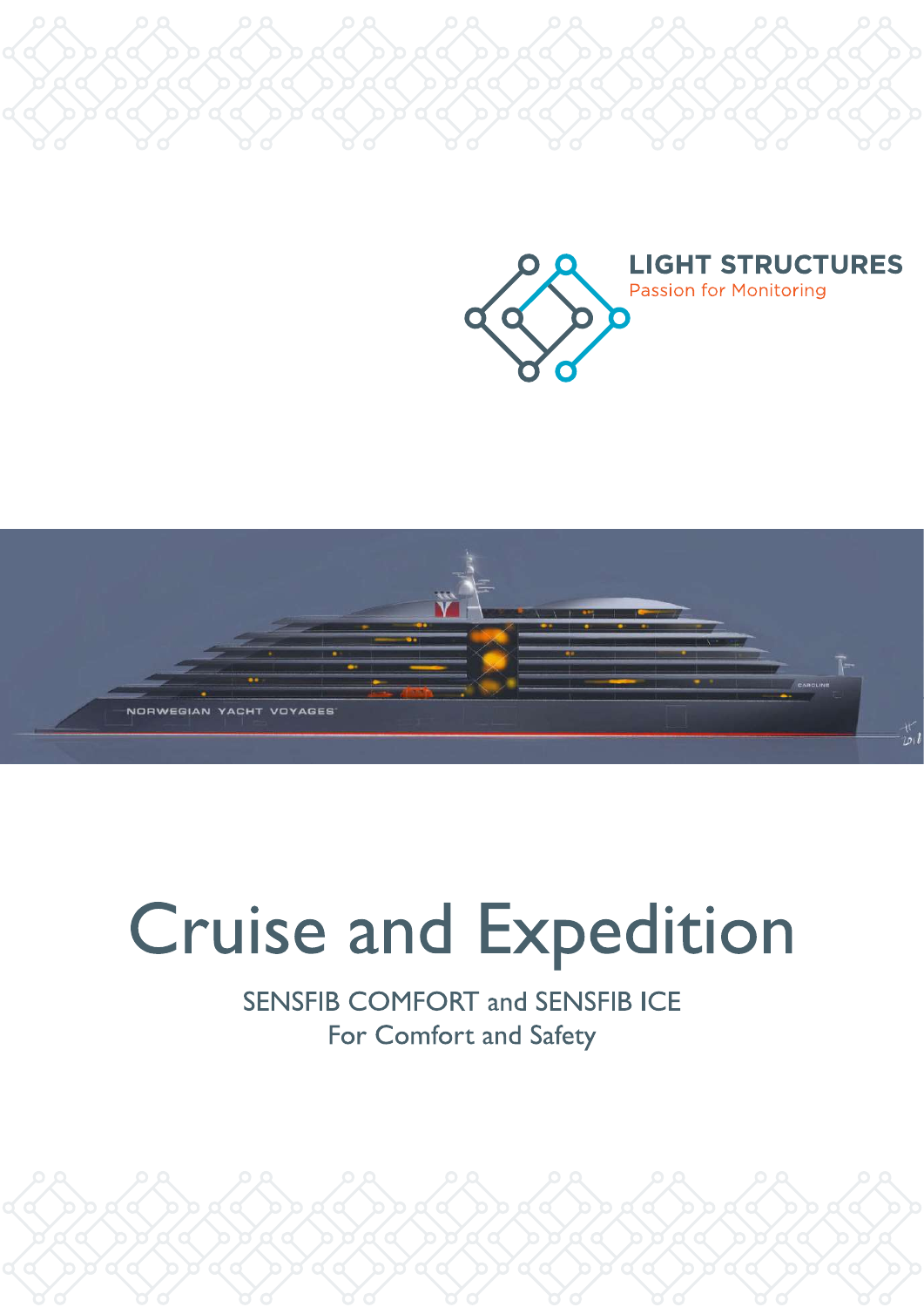

## **SENSFIB COMFORT**

Every cruise and ferry operator have their passengers' comfort as their main priority. One of the most common and dreaded problems onboard ships is high levels of vibration. The two most noticeable effects this vibration has on the ship is structural fatigue and discomfort of crew/passengers. Discomfort is most often caused by motion sickness/sea sickness. Through research by classification societies and commercial suppliers, a lot of improvement has been achieved in terms of marine vibrations and motion sickness. Light Structures is proud to introduce SENSFIB COMFORT, a monitoring and guidance solution to aid the navigators in making transits as comfortable as possible. The solution relies on measuring the motions and accelerations passengers experience at different locations in the vessel and calculating (VDV-Vibration Dose Value) risk of passenger discomfort using state-of-the-art methods. The solution is scalable from short-haul ferries to the largest cruise and expedition ships.

As the cruise and expedition destinations grow more exotic and the customers are looking for more extreme experiences, the risk will increase for voyages encountering various and demanding weather conditions. With SENSFIB COMFORT, the operator will be better able to choose the speed and heading that causes the least discomfort. When discomfort is unavoidable, the passengers can be given the heads-up that they are in for a rougher ride.

SENSFIB COMFORT is presented with a freshly developed and user-friendly interface that informs about conditions throughout the vessel at a glance. Up to 8 locations onboard can be monitored for motions simultaneously.

SENSFIB COMFORT can be combined with other monitoring solutions from Light Structures, such as SENSFIB HULL, SENSFIB ICE and SENSFIB GLOBAL FORCES.





### **Motion Monitoring Comfort Control**

- o Dynamic operator guidance
- o Improved passenger comfort
- o Balance speed vs comfort during blue water transits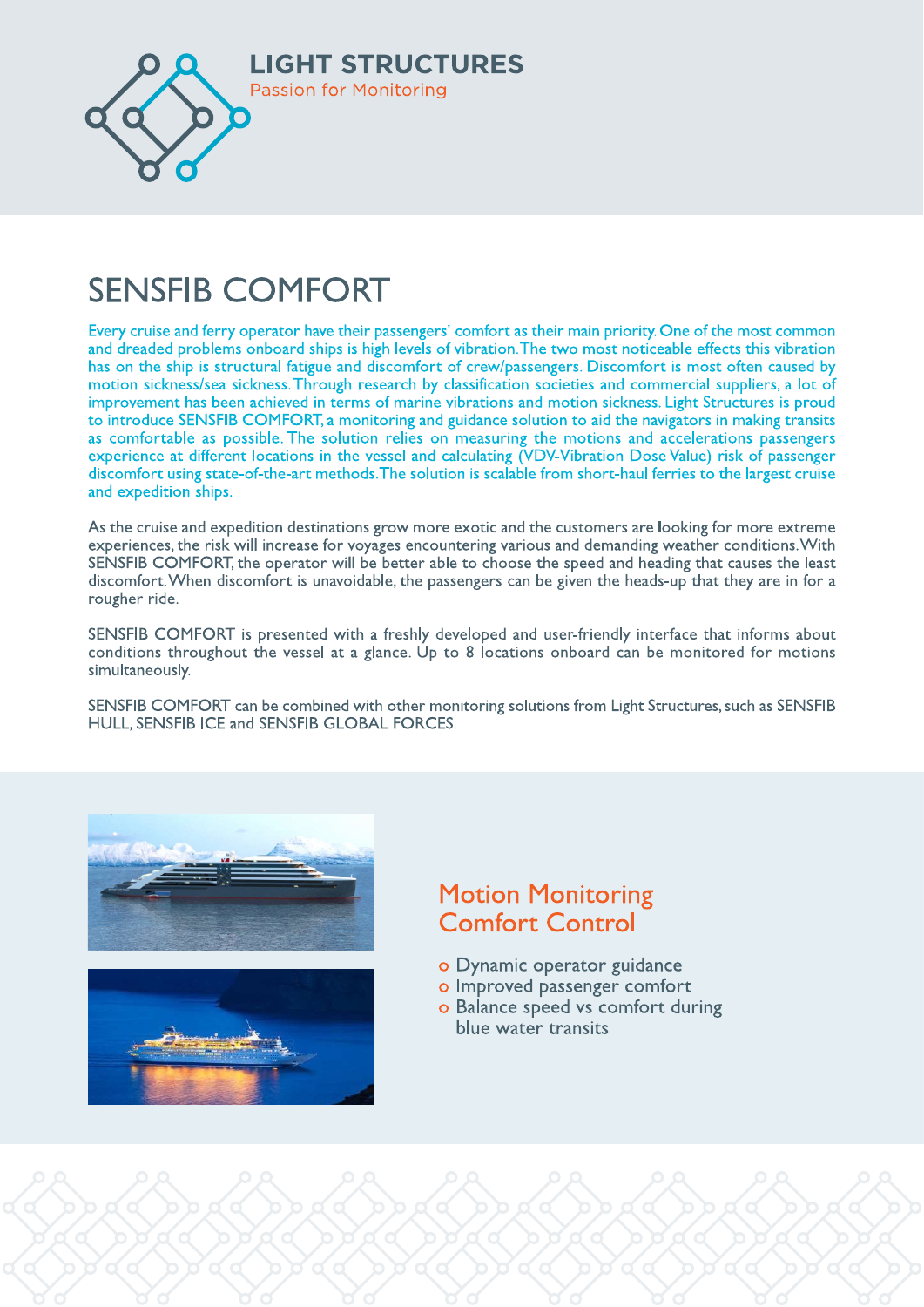

## **SENSFIB ICE**

The challenges of operating in ice infested waters affects more and more vessels as Arctic shipping routes are opening, and offshore oil and gas related activities in the Arctic continues to increase.

Financially it is essential to be able to operate and utilize the vessels all year around. However, ice loads that exceed the design load is a major risk for the hull structure.

SENSFIB ICE measures the actual real time load on the hull structure and sends data to the bridge helping the navigator in making informed decisions.

Saved data provides valuable input for maintenance planning and contributes to a safer, cleaner and more effective usage of the vessel.

**SENSFIB ICE** is the world's leading technology within Ice Load Monitoring.

Light Structures' advanced fiber optic technology and solution is approved by all major classification societies and is a vital tool for the increasing number of navigators without former arctic experience who will operate these vessels in the future.

SENSFIB ICE can easily be retrofitted and the return on investment is attractive, as the vessel can be better utilized and at the same time keep the maintenance costs down.





#### **Ice Load Monitoring Operational Control**

- o Proven technology in Arctic conditions
- o Dynamic operator guidance
- o Balance speed vs comfort during Can easily be retrofitted